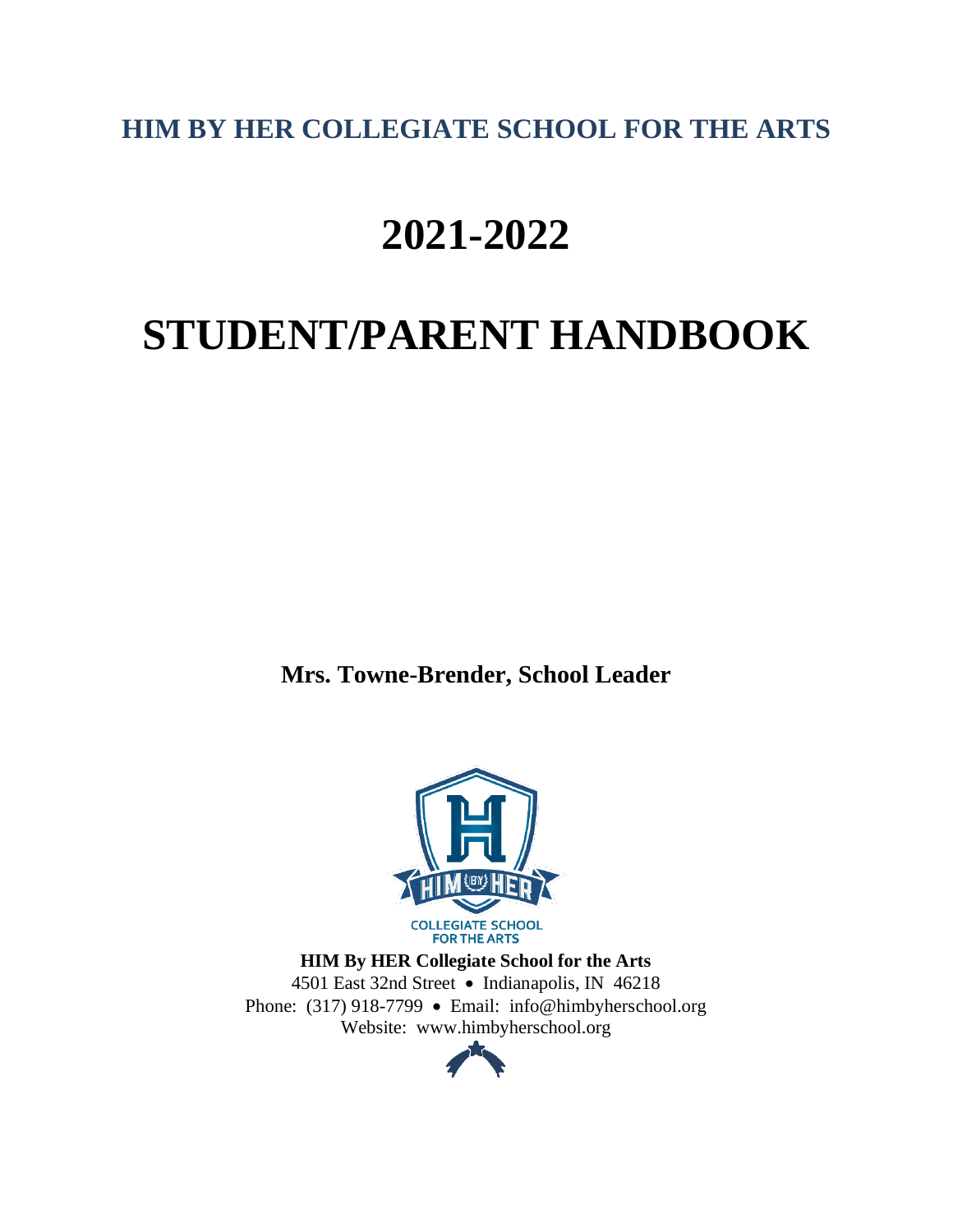# **TABLE OF CONTENTS**

<span id="page-1-0"></span>

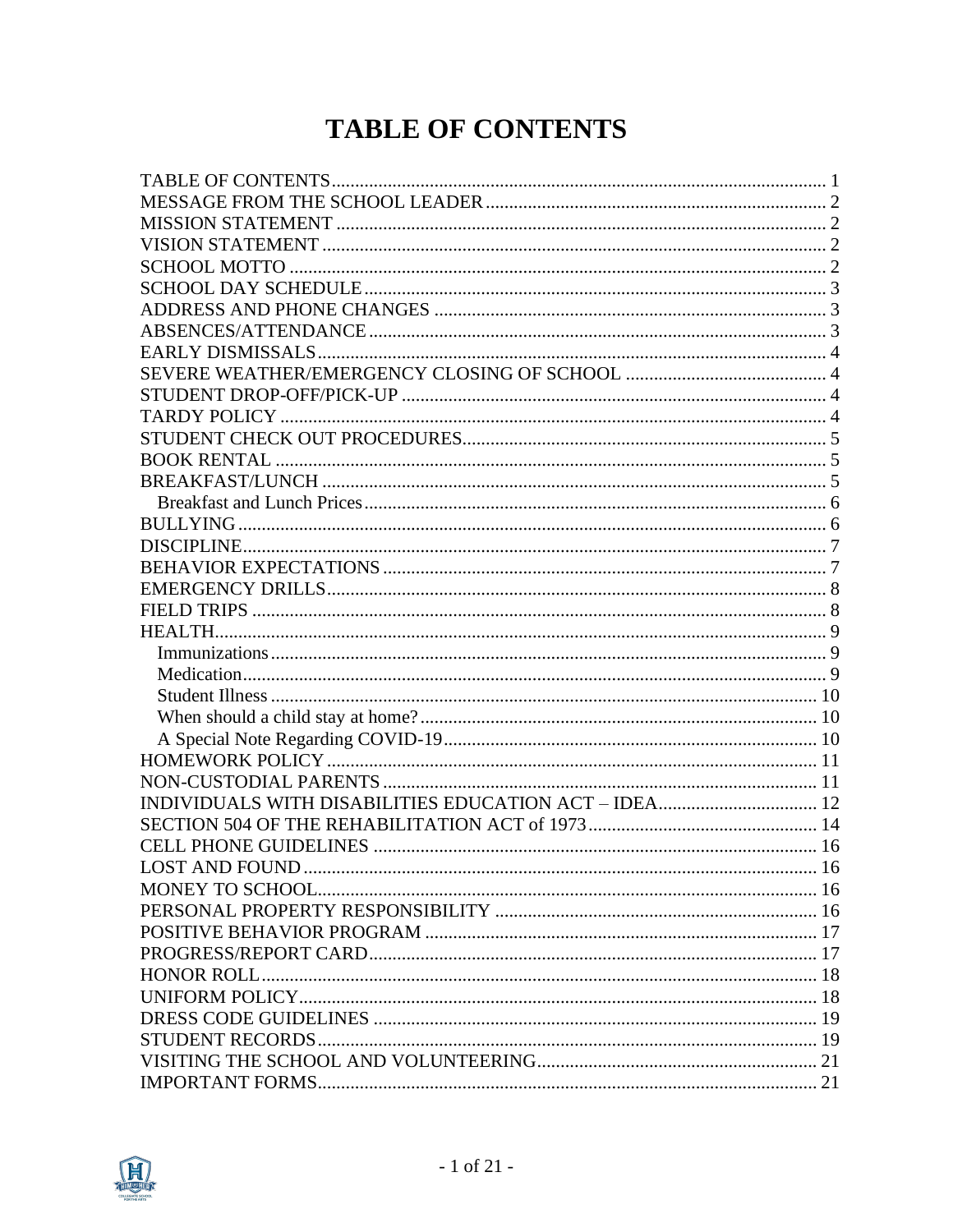# **MESSAGE FROM THE SCHOOL LEADER**

<span id="page-2-0"></span>**Welcome to Him By Her Collegiate School for the Arts: home of the "Baby Sharks"!** At Him By Her Collegiate School for the Arts (HBHCSA), we have high expectations for all of our students. To ensure academic success, your child(ren) will be engaged daily in a culturally responsive learning environment, and a rigorous academic curriculum. Our staff will provide differentiated and engaging lessons to meet the needs of each student. Students will *also* be engaged and exposed to the world of the arts. We know we can count on you to send your child to school each day ready to learn. Our staff is dedicated *to* providing our students with positive learning experiences.

Please take time to review this Handbook carefully. We are excited about working with you and your child(ren) this school year!

# **MISSION STATEMENT**

<span id="page-2-1"></span>The mission of HIM By HER Collegiate School for the Arts (HBHCSA) is to educate all students in our charge with rigorous academics appropriately infused with community commitment and character development necessary for college entry and success, and for productive lives in society. We also endeavor to counteract the "School-to-Prison Pipeline."

# **VISION STATEMENT**

<span id="page-2-2"></span>HBHCSA's vision is to serve all students—but especially those from marginalized families—to firmly establish the key aspects of 1) academic rigor, 2) character development and 3) strong, school-focused community. We envision that students will become lifelong learners, creative thinkers, and productive citizens.

# **SCHOOL MOTTO**

Learners Today, Leaders Tomorrow

<span id="page-2-3"></span>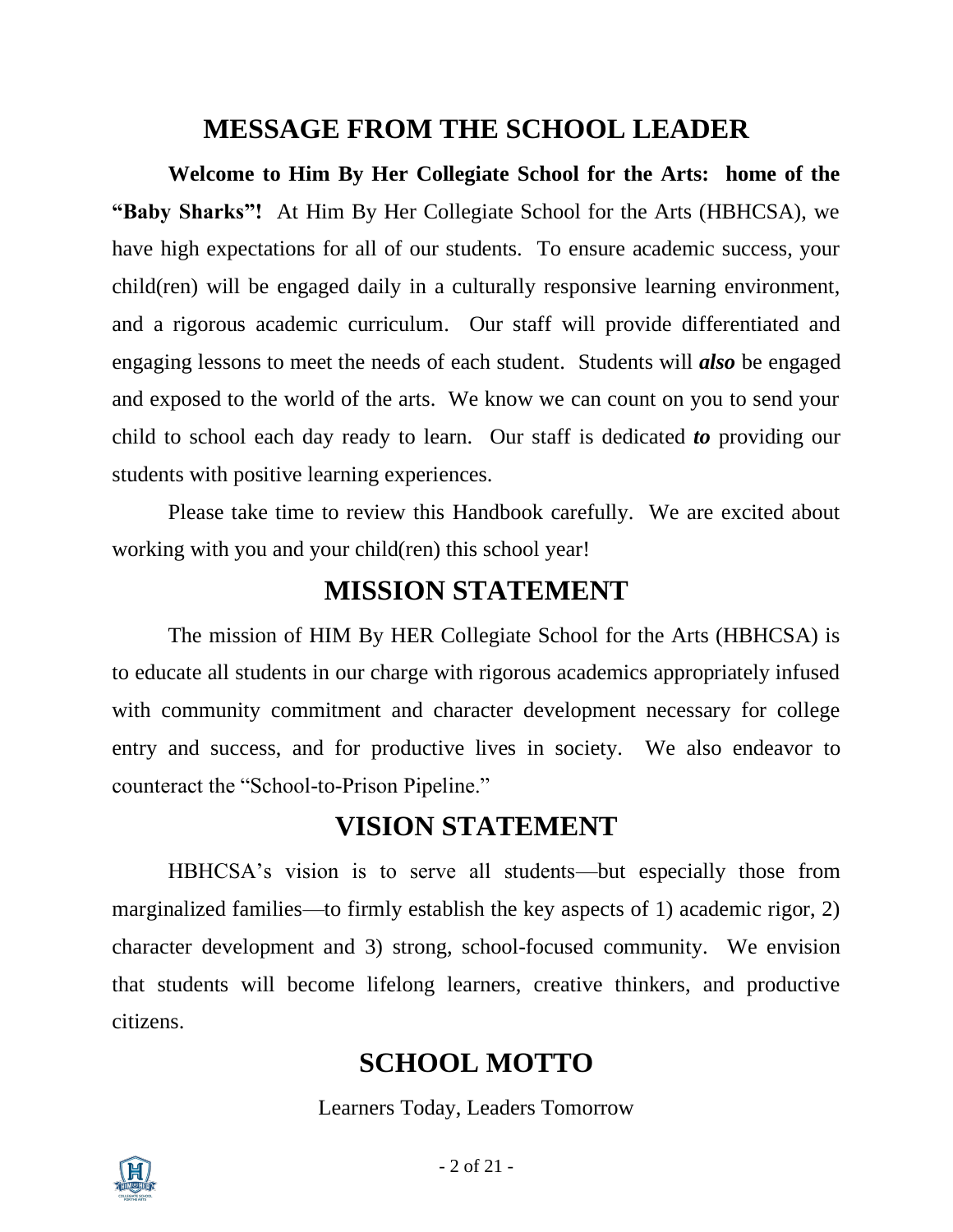# **SCHOOL DAY SCHEDULE**

8:30 a.m. to 3:30 p.m.

<span id="page-3-0"></span>

# **ADDRESS AND PHONE CHANGES**

<span id="page-3-1"></span>Please be sure to keep information on your child's enrollment form updated, such as phone number, address, e-mail, work number, non-custodial permissions, etc. **It is imperative that the school has current information to contact a parent in the case of an emergency.**

### **ABSENCES/ATTENDANCE**

<span id="page-3-2"></span>If your child is absent from school, please call the **school office by 9:00 am.** If contact is not made between the school and the parent, your child will automatically receive an unexcused absence for that day. Absences are classified as excused for the following three reasons **only:**

> Illness of the child Death in the family Doctor's note

All other absences, including vacations, are unexcused. Vacations should be planned and scheduled around school breaks. Any student missing 3 or more consecutive days must have a note from a physician in order for the absence to be excused. Our policy requires the school to send notification when a child has five

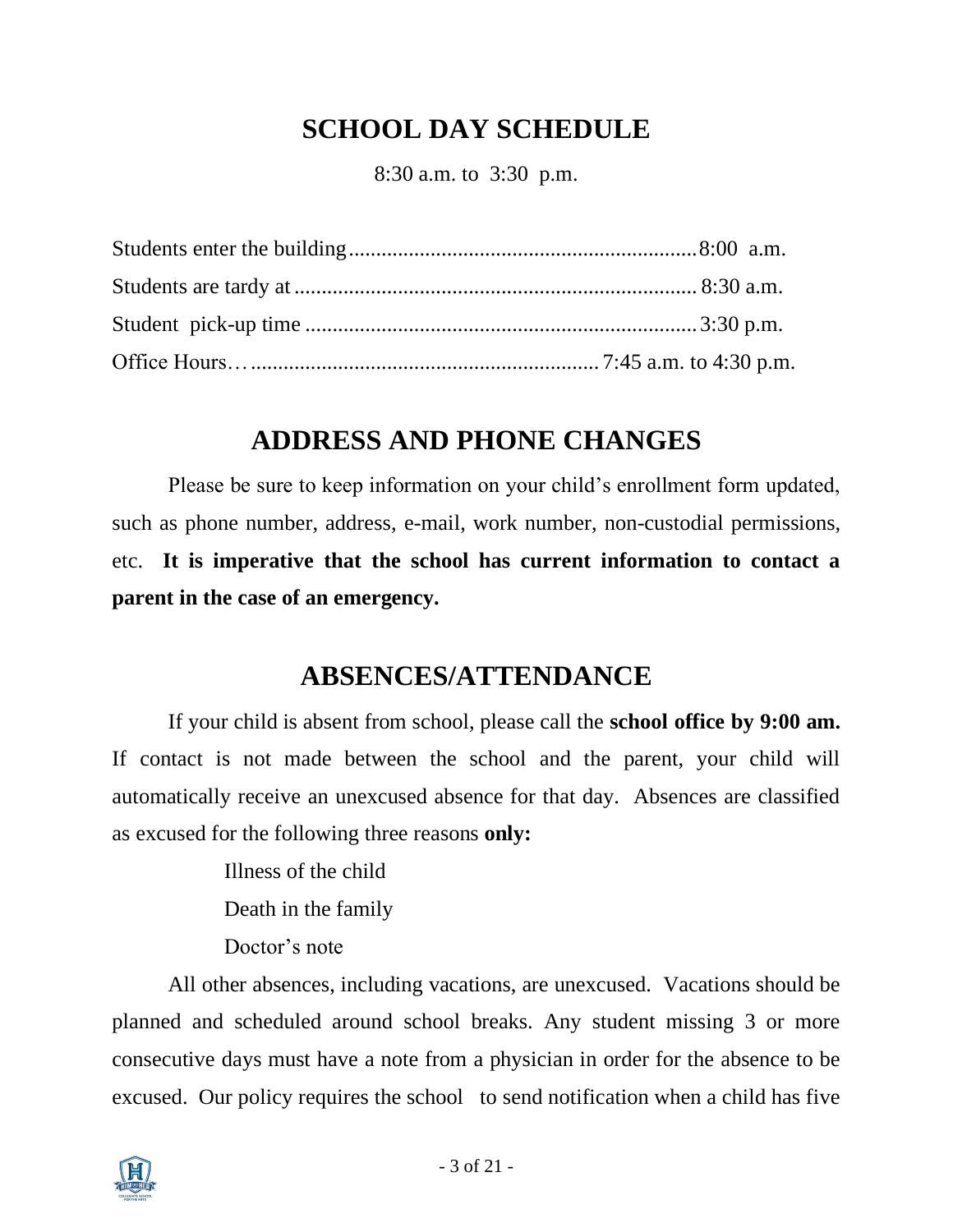absences and nine absences (excused or unexcused). After nine absences, you will need to provide medical documentation for all further absences.

# **EARLY DISMISSALS**

<span id="page-4-0"></span>Early dismissal will be determined on a needed basis by the school principal or the school governing board.

# <span id="page-4-1"></span>**SEVERE WEATHER/EMERGENCY CLOSING OF SCHOOL**

If it should become necessary to close school for any reason, local radio and television stations will be notified as early as possible. Be sure to listen for the closing of Him By Her Collegiate School of the Arts whenever weather conditions seem extreme. Parents will also be contacted via Parent Portal (via phone/text and/or e-mail).

### **STUDENT DROP-OFF/PICK-UP**

<span id="page-4-2"></span>Student drop-off begins at 8:15 a.m. and student pick-up begins at 3:30 p.m. at the main entrance. Please be prompt! We do not have before/after-school care, so students cannot be dropped off early or picked up late.

# **TARDY POLICY**

<span id="page-4-3"></span>If a student arrives after 9:00 a.m. and before one-half  $(\frac{1}{2})$  of the school day is complete, they are counted as tardy. **If a student is tardy, an adult must accompany him/her to the office to sign him/her in.**

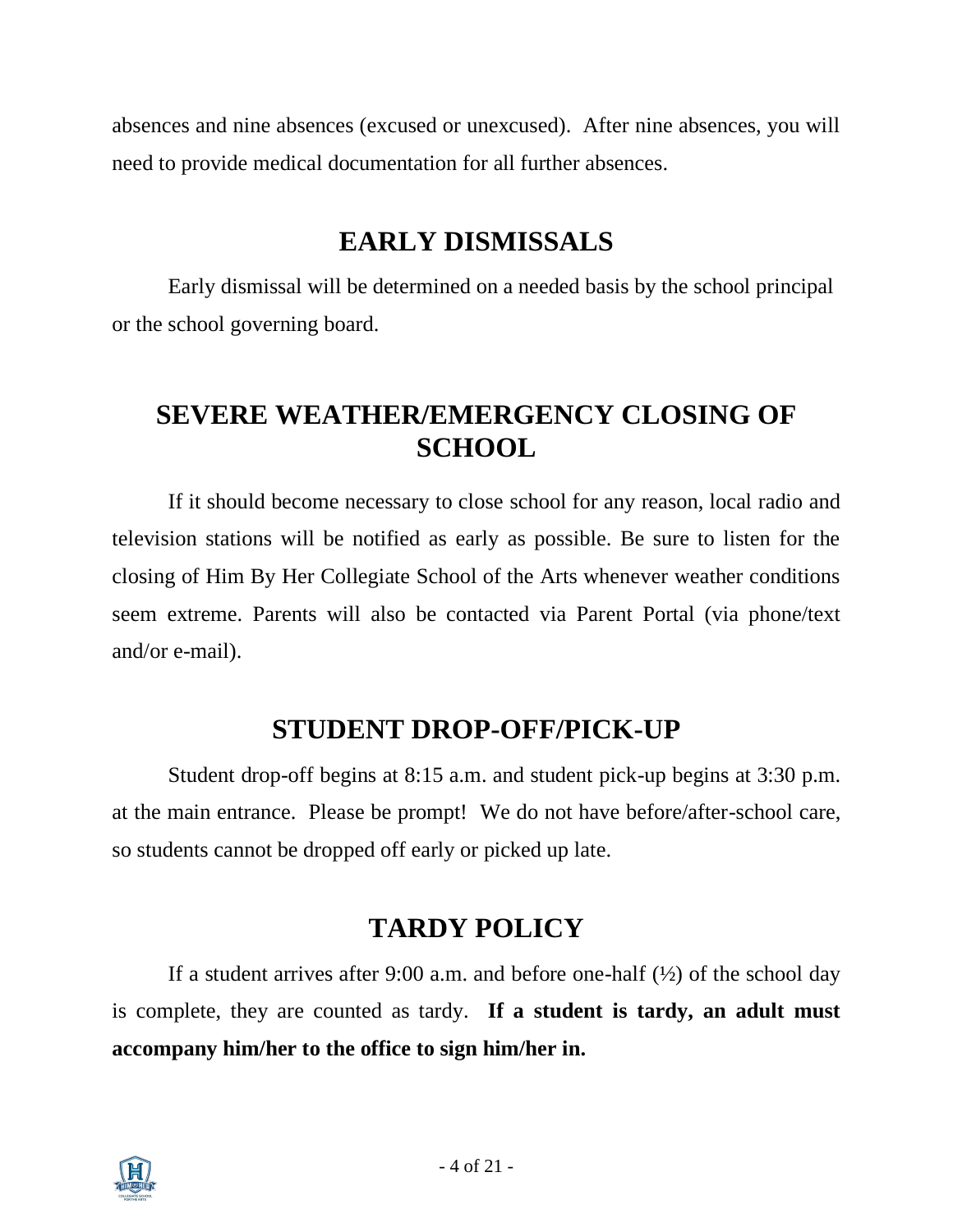Timely arrival to school/class is critically important towards ensuring a successful academic experience. At HBHCSA, we hold a student's attendance record as one of our highest priorities; as a result, our Tardy Policy is as follows:

> 1st late arrival to school: Verbal Reminder 2nd late arrival to school: Parent call via classroom teacher 3rd late arrival to school: Letter sent home to be signed 4th late arrival to school: Letter sent home to schedule an administrative conference

5th late arrival to school: Home visit by a school administrator.

# **STUDENT CHECK OUT PROCEDURES**

<span id="page-5-0"></span>When an adult is checking a child out of school during school hour, he/she must sign the child out through the school's main office. A Photo ID must be shown to the school staff. It is the responsibility of the parent to inform the school office in writing or via the parent portal with any changes such as address, phone numbers, e-mail, or contact information. Only a parent, guardian, or person designated in the student management system as a pick-up contact may sign out a student.

# **BOOK RENTAL**

<span id="page-5-1"></span>Book Rental information will be shared at a later date. Please be sure to complete a Textbook Rental Assistance application and return it to the school.

# **BREAKFAST/LUNCH**

<span id="page-5-2"></span>Breakfast will be served from 8:15 am until 8:30 am each day**.**

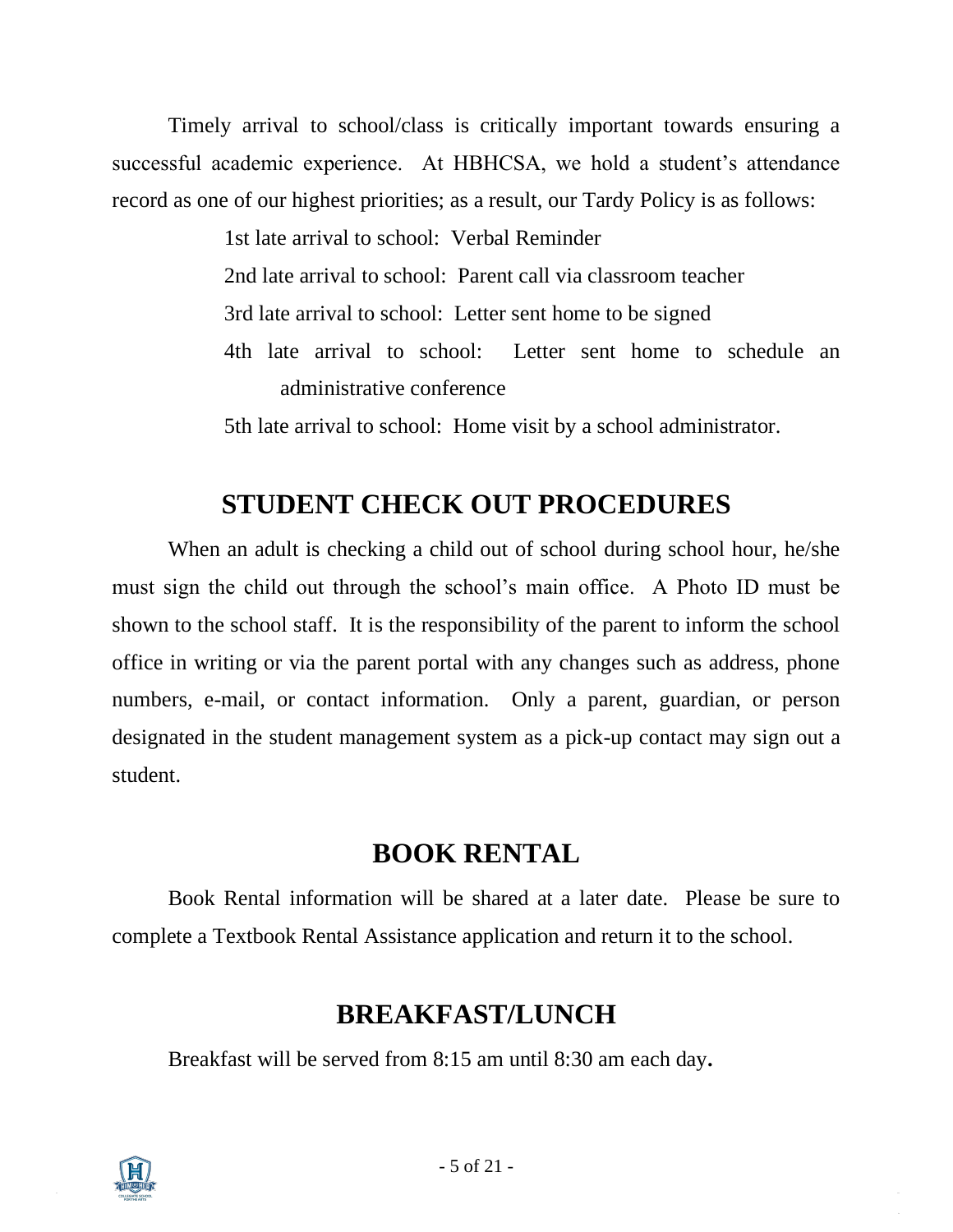Please be aware that if your child brings his/her lunch, the lunch needs to follow healthy food guidelines. NO soda can be included in lunches brought to school. Students are required to drink milk with provided lunches unless a physician's note regarding milk allergies is on file in the main office. If on occasion, you chose to bring your child a lunch, you will be required to eat in a designated location.

#### <span id="page-6-0"></span>**Breakfast and Lunch Prices**

| <b>MEALS</b>    | <b>BREAKFAST</b> | <b>LUNCH</b> |
|-----------------|------------------|--------------|
| <b>Students</b> | \$2.25           | \$3.75       |
| <b>Adults</b>   | \$2.25           | \$3.75       |

### **BULLYING**

<span id="page-6-1"></span>HIM By HER Collegiate School for the Arts has a zero tolerance for any and all forms of bullying. Please contact a school administrator if you believe that your child is a victim of bullying. Bullying is defined as overt, unwanted, repeated acts or gestures, including verbal or written communications or images transmitted in any manner (including digitally or electronically), physical acts committed, aggression, or any other behaviors that are committed by a student or group of students against another student with the intent to harass, ridicule, humiliate, intimidate, or harm the targeted student and create for the targeted student, an objectively hostile school environment. For information on bullying, please visit the following resources for additional information:

https:/[/www.doe.in.gov/student-services/bullying-cyberbullying-prevention-](about:blank)

[and-response;](about:blank) and

https:/[/www.stopbullying.gov/](about:blank)

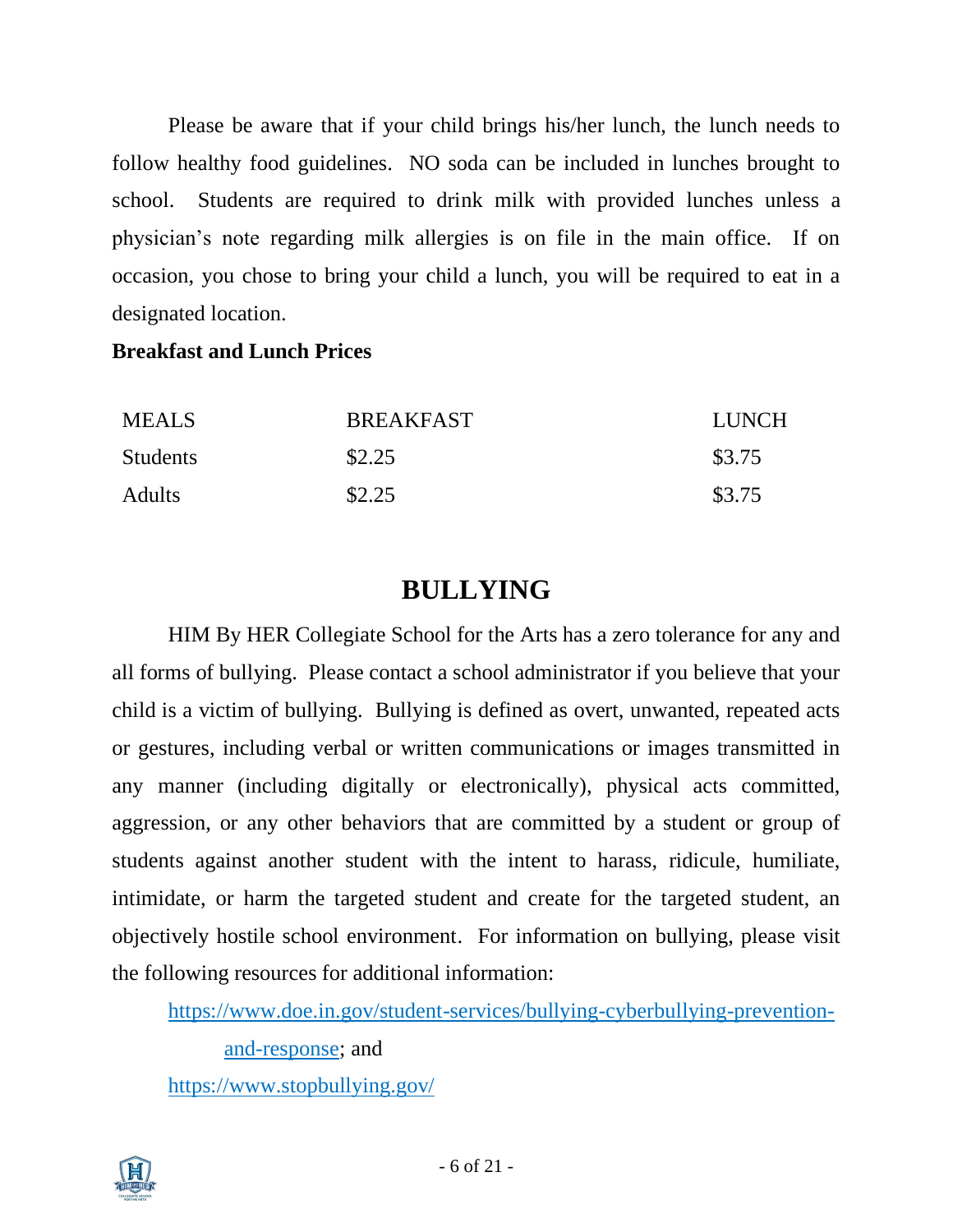### **DISCIPLINE**

#### <span id="page-7-0"></span>**Discipline Policy**

It is HBHCSA's belief that all students will exhibit positive behaviors at all times representing the school's P.R.I.D.E. philosophy. All students must follow the school rules and procedures and directions of staff members. Any student(s) refusing to follow the school's rules and procedures may be subject to further disciplinary actions. A step by step progressive discipline is in place to address disciplinary problems:

Disciplinary Actions

Step 1-Verbal Warning/Reprimand Step 2-Parent Conference Step 3-Intervention Step 4-Administrative Action

# **BEHAVIOR EXPECTATIONS**

<span id="page-7-1"></span>A positive learning environment in our schools and a good state of student conduct starts with students, parents and staff having knowledge and understanding of the basic standards of acceptable conduct. In order to assist everyone in the pursuit of a quality education, the school has established guidelines designed to ensure a safe environment for all students and staff in our schools. For these guidelines to be most effective, it is vital for the family, the school and the community to work together. Students are responsible for their own actions. Students whose actions are in violation of school/district guidelines will be expected to accept the appropriate consequences. We are proud of our students and strive to see that all students learn through school experiences to recognize the essential worth of each individual. Students are expected to respect the rights and property of others, along with demonstrating high standards of personal integrity.

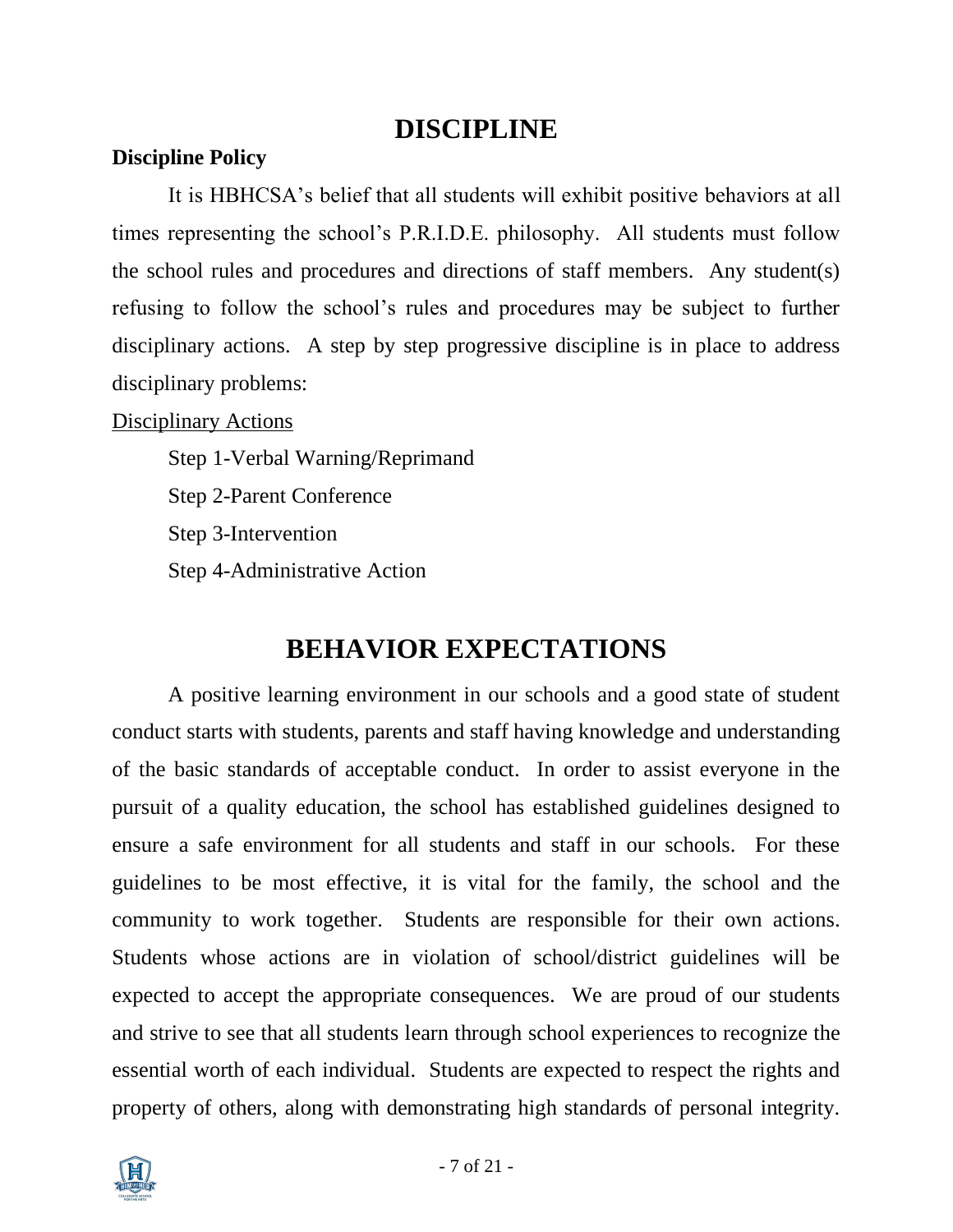This includes their time at school, as well as, going to and from school, at a bus stop and at school-sponsored events. The student may be disciplined for offcampus behavior that affects the school in any way. To meet these goals, we enlist the support of our community.

Students are expected to be students of good character by being trustworthy, responsible, fair, caring, respectful, and displaying good citizenship. We expect students to respect themselves, respect others, and be responsible for their actions. Each class will set their classroom rules. Copies of these rules will be posted in the classroom and parents will receive a copy.

School expectations include the following:

- 1. Follow directions given by staff the first time.
- 2. Keep hands, feet, and objects to yourself.
- 3. Be ready to learn with the necessary materials.
- 4. No swearing, teasing, fighting or use of obscene gestures.
- 5. Return completed class work and homework in a timely manner.

# **EMERGENCY DRILLS**

<span id="page-8-0"></span>To ensure student safety, our school has a safety plan in place. (A copy of the safety plan is available in the main office and in classrooms.) Emergency drills such as fire drills, tornado drills, lockdown drills, etc., are practiced periodically throughout the year to ensure all students are aware of what should be done in any instance to protect everyone in case of a real emergency.

# **FIELD TRIPS**

<span id="page-8-1"></span>Written parental/guardian consent is needed for students to attend all field trips. Permission slips are typically sent home a week or more in advance. If there

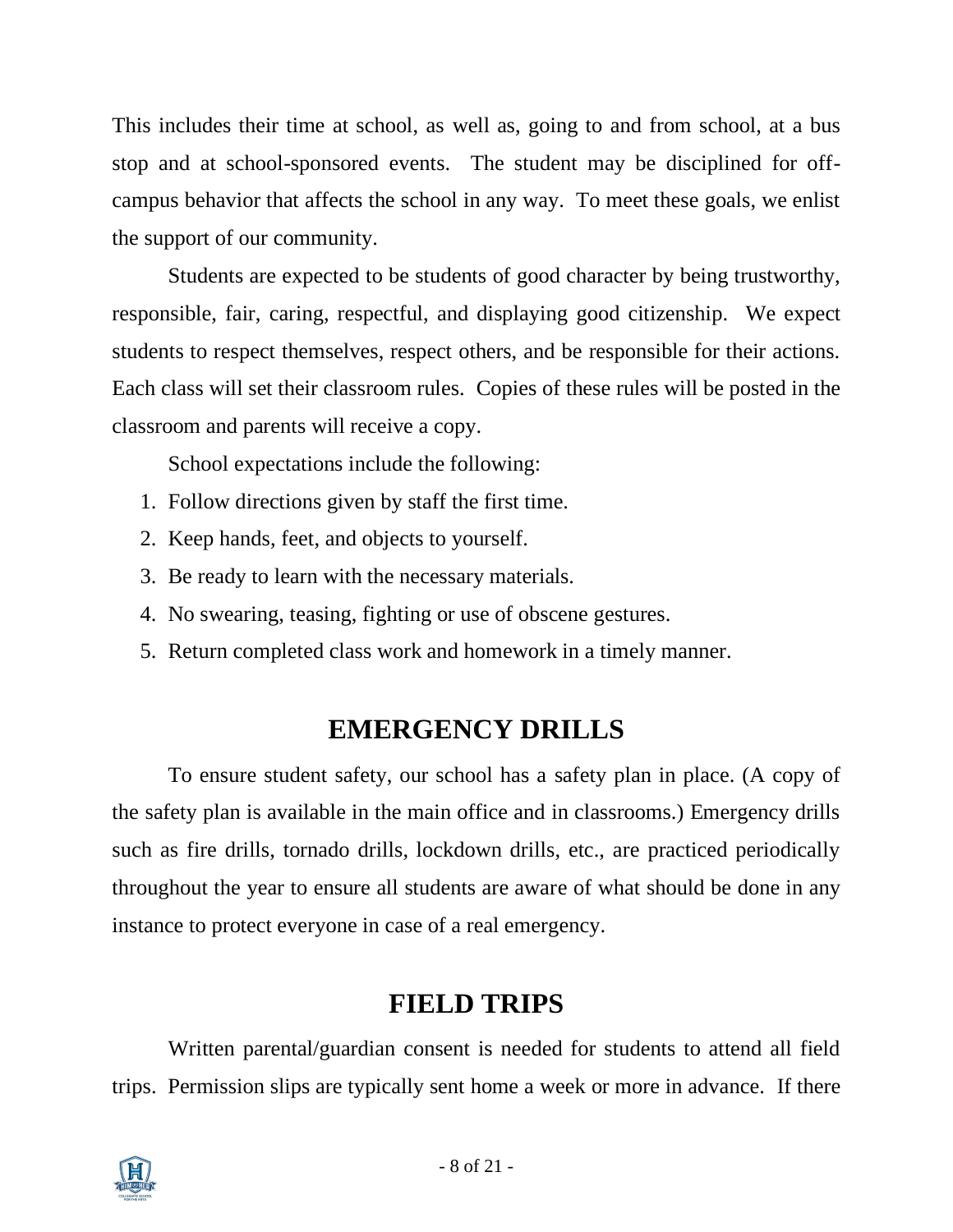is a fee associated with the trip, it will be indicated on the permission slip and must be paid by the due date. All parents who want to assist with field trips must have a Criminal History Affidavit on file with HBHCSA before he/she can attend. Field trips are a privilege. Therefore, any student not adhering to the school/class rules can be excluded. Parents will be notified if their child is unable to attend a field trip due to inappropriate behavior.

### **HEALTH**

#### <span id="page-9-1"></span><span id="page-9-0"></span>**Immunizations**

According to HBHCSA policy and Indiana State Law, it is mandatory that your child has his/her current shots before August 31, 2020. We must have documentation on file signed by a health provider for each student. **You may inquire about where to receive your child's immunizations by contacting the Marion County Health Department at 317-221-2122.**

#### <span id="page-9-2"></span>**Medication**

1. There must be a written order from the physician stating the name of the medicine, the dosage, and the time it is to be given.

2. There must be written permission from the parent to administer the medicine to the child. Appropriate forms are available in the school office.

3. The medicine must come to the school office in the prescription container or, if it is over-the-counter medication, in the original container with all warnings and directions intact.

**\*\*\*All medication must be turned into the office immediately upon entering the school, be kept in original containers, and locked in a medicine cabinet.** 

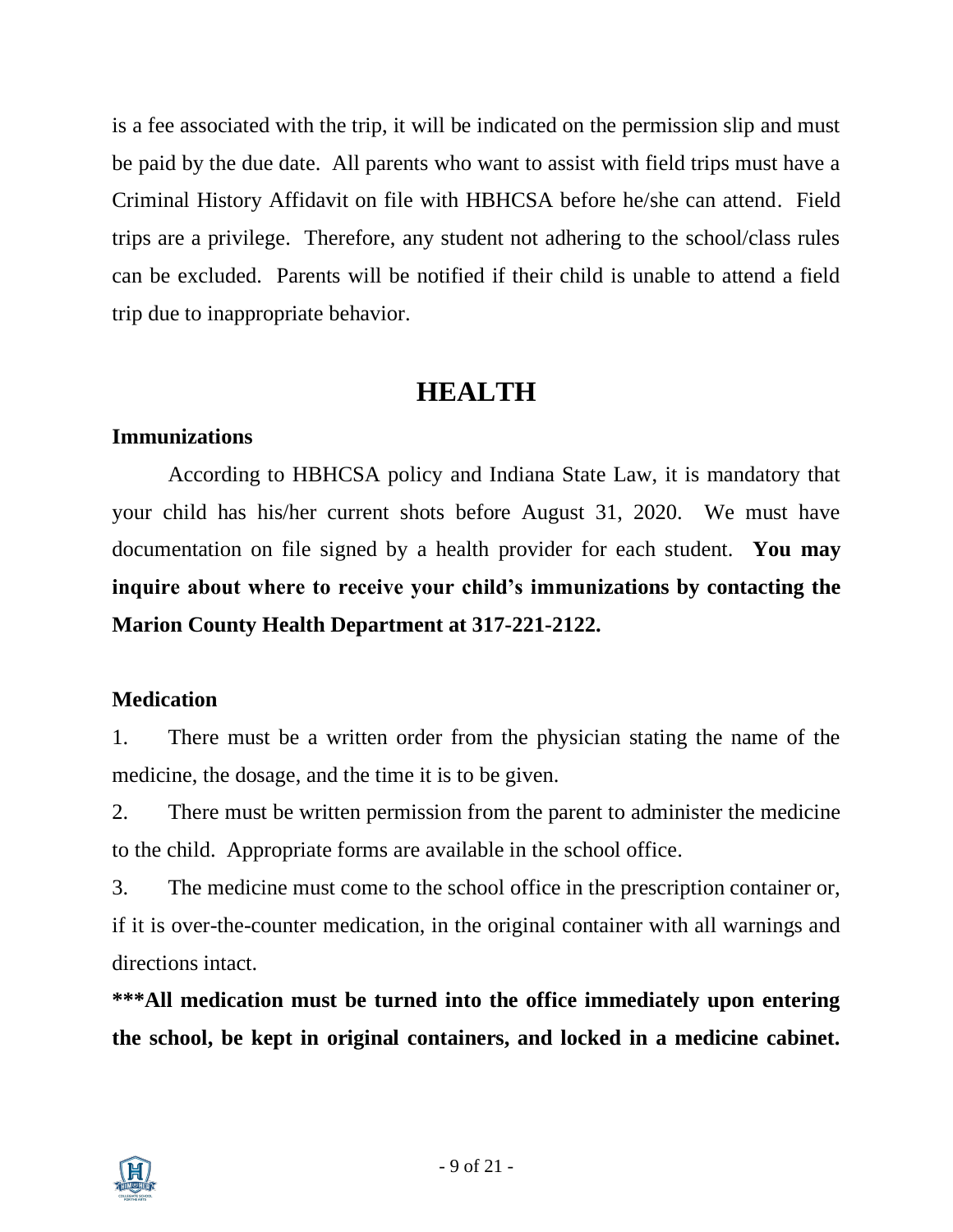**Any administrator may designate a school employee to administer the medication.**

#### <span id="page-10-0"></span>**Student Illness**

If your student becomes ill during the day, a parent/guardian or other emergency contact will be called to pick the student up immediately. The school does not have the means to care for ill students. Please be prompt picking up your child as we do not want to cause the illness to spread to others. In case of a medical emergency, we will make every attempt to contact the parent/emergency contacts immediately. If no contact can be made, your child will be transported by ambulance at the parent's expense for emergency medical treatment if needed.

#### <span id="page-10-1"></span>**When should a child stay at home?**

A child should stay home when signs or symptoms of a heavy cold, sore throat with white spots on the back of the throat, persistent stomach-ache, vomiting, diarrhea, a temperature of 100 or over, any known communicable or infectious disease, or a rash (unless a doctor's note indicates it is not contagious). A child must be fever-free for at least 24 hours without the use of medication before he/she can return to school. A child who has vomited or has had diarrhea must remain home until he/she is episode free for 24 hours.

#### <span id="page-10-2"></span>**A Special Note Regarding COVID-19**

Students who have been diagnosed with the COVID-19 corona virus, or who are suspected of having contracted the COVID-19 virus must follow all guidelines of the Indiana State Department of Health (contact 877-826-0011) and the Marion County Public Health Department (317-221-2000) for treatment and quarantine

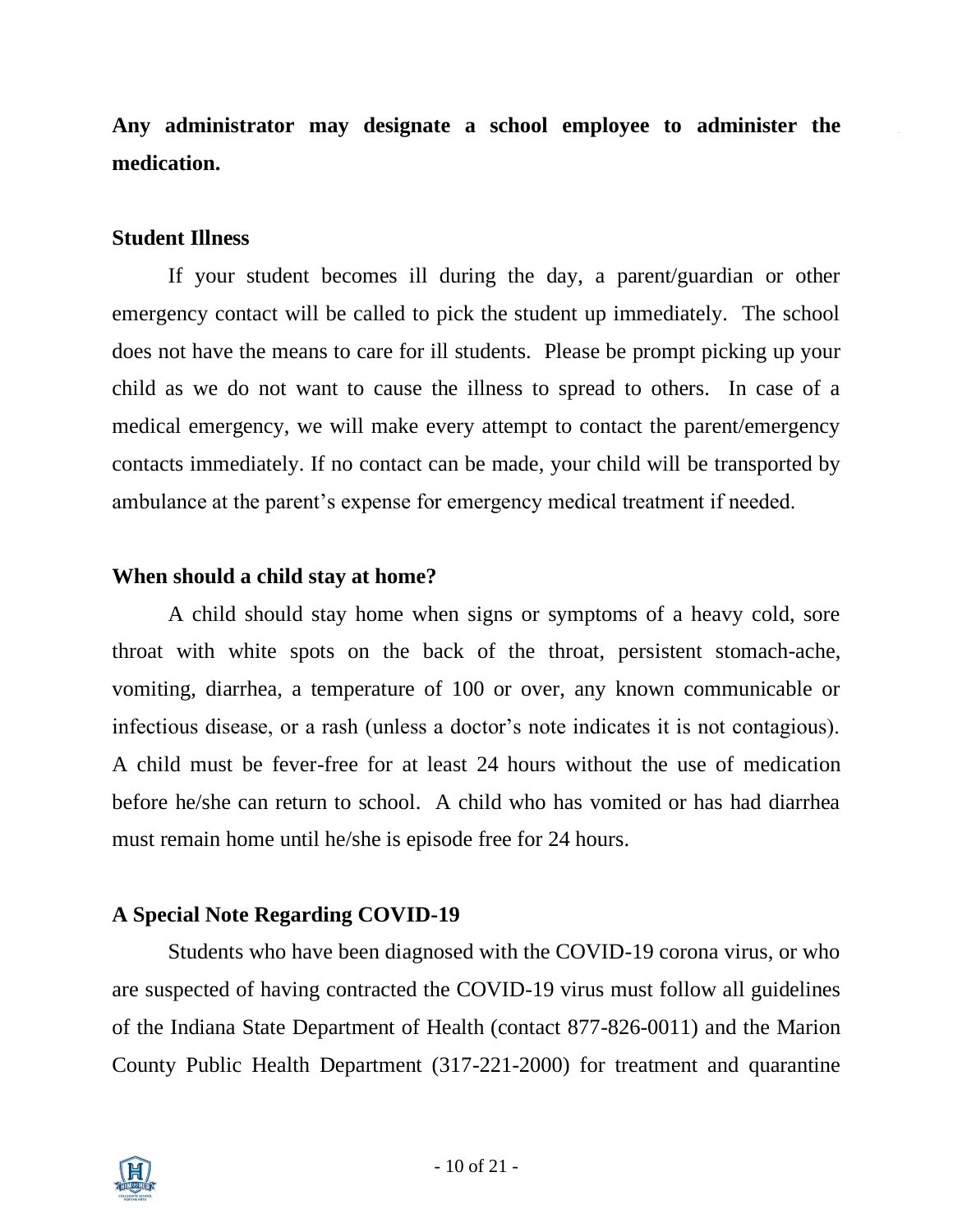prior to returning to school. It is imperative that all guidelines be followed whether or not the student in question displays the common symptoms.

### **HOMEWORK POLICY**

<span id="page-11-0"></span>Homework is an essential part of your child's education. Most importantly, homework helps the teacher assess your student's understanding of new skills/concepts. It also builds students' confidence when they have mastered the skills/concepts and it helps them invest in their own education. In addition, homework helps students become personally responsible and accountable, which are characteristics that are crucial to becoming a productive citizen.

# **NON-CUSTODIAL PARENTS**

<span id="page-11-1"></span>Indiana and federal law as well as school policy presumes that a student's non-custodial parent continues to be entitled to their parental rights. This includes access to student records, participation in parent-teacher conferences, and picking a student up from school at dismissal or for an appointment. If a custodial parent has a current court order that specifically limits a non-custodial parent's participation in school activities or access to the student at school, the custodial parent MUST present the court order to the school and any orders modified by the court.

Preferences of a custodial parent not supported by a court order cannot be enforced. If a request for a court order is pending, the custodial parent should meet with the School Leader or designee to explain any circumstances that may result in harm to the student.

<span id="page-11-2"></span>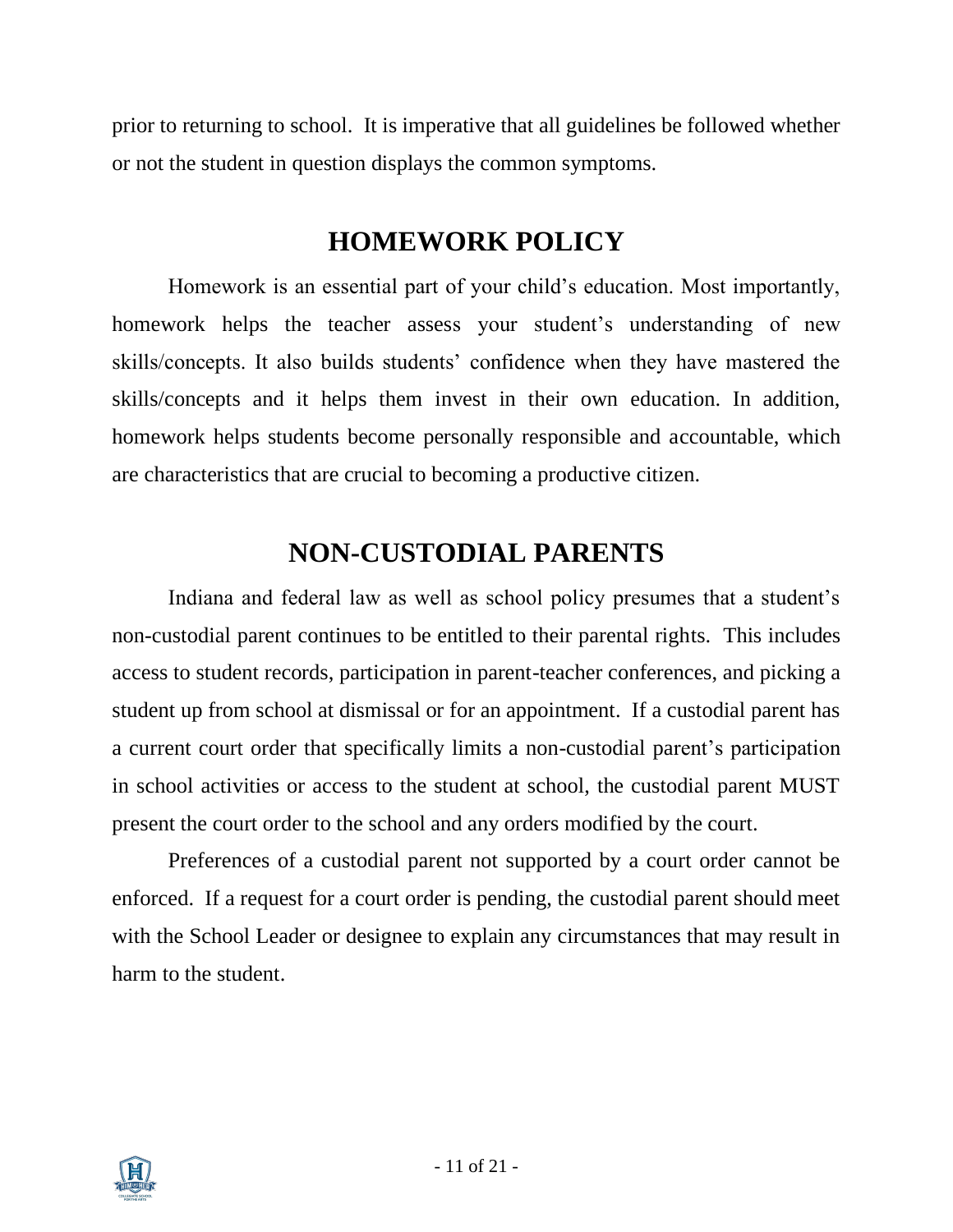# **INDIVIDUALS WITH DISABILITIES EDUCATION ACT – IDEA**

A long-range plan will be the basis for providing special education services for students with exceptional needs and educational requirements. These services may include specialized programs, personnel, facilities, materials, and equipment needed to promote the individual physical, social, intellectual, and emotional growth of exceptional students.

Procedures developed provide educational opportunities for individuals with disabilities and accomplish district compliance with federal laws including the Individuals with Disabilities Education Act (IDEA), Indiana statutes, and the lawful regulations of the State Board of Education. Such procedures shall include, but are not limited to, the following provisions:

1. All children with disabilities aged birth (0) through twenty-one (21) years within the district*'*s jurisdiction are to be identified, located, and evaluated.

2. A free and appropriate public education (FAPE) shall be available to all children with disabilities aged three (3) through twenty-one (21) years within the District*'*s jurisdiction, including children advancing from grade to grade, those who have been suspended or expelled from school in accordance with the applicable IDEA rules and regulations, and any child with a disability the district has placed in or referred to a private school or facility. The district may refer to, and contract with, approved public or private agencies as necessary to ensure the provision of FAPE for children with disabilities. FAPE for an eligible student with a disability may extend through conclusion of the instructional year during which the student attains the age of twenty-two (22).

3. A full individual evaluation encompassing existing and additional data shall be conducted for each child to determine if the child is a child with a disability and

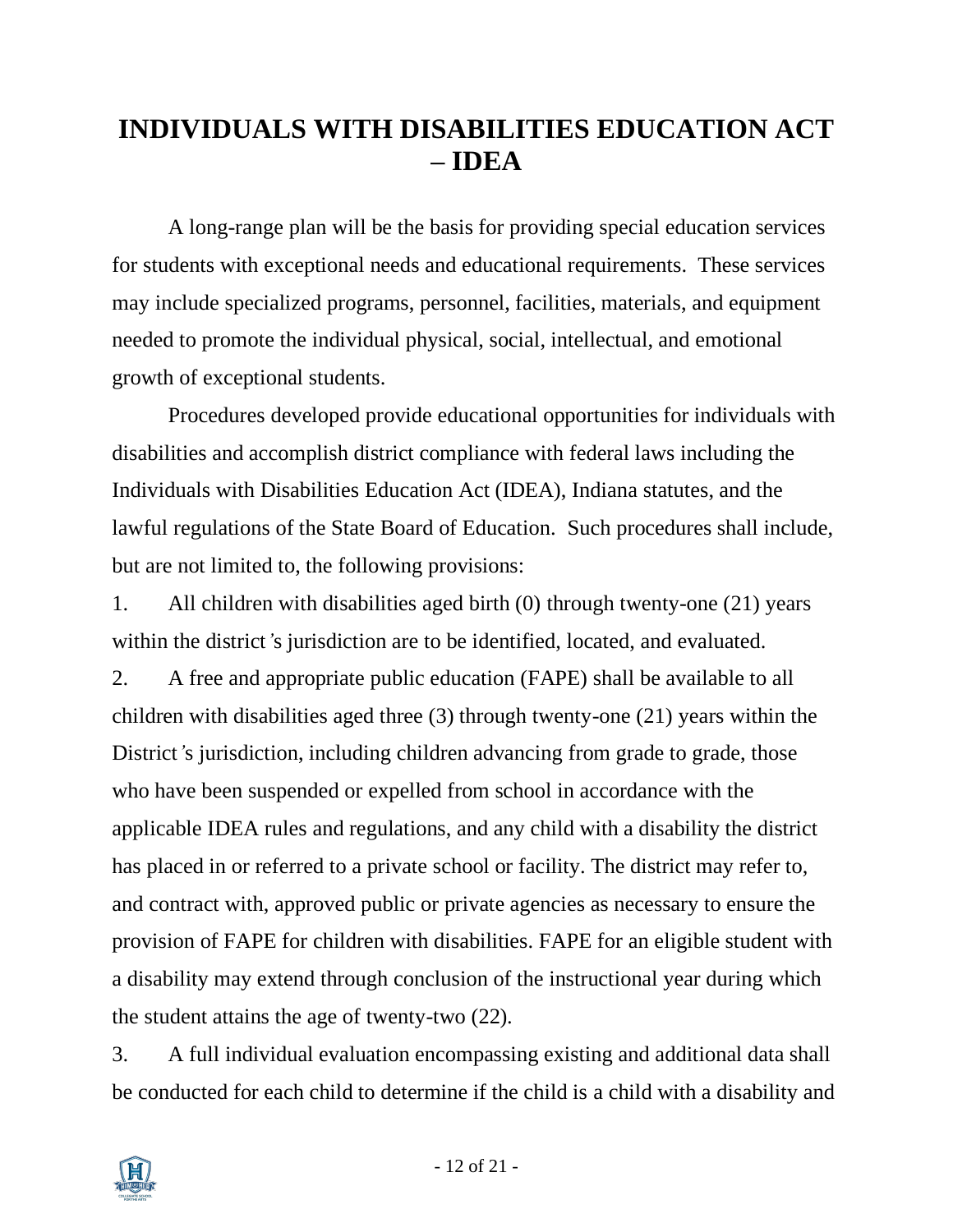the educational needs of the child before the initial provision of special education and related services. A reevaluation of each child shall be conducted at least every third year.

4. An individualized education program (IEP) shall be developed and implemented for each eligible child served by the district and for each eligible child the district places in or refers to a private school or facility. An IEP or an individualized family service plan (IFSP) will be in place for each child with a disability prior to the provision of FAPE.

5. To the maximum extent appropriate, opportunities for the least restrictive setting, inclusion in educational exercises with general education students, and for interaction within the total school environment will be provided to exceptional students, the exception to be only when the student*'*s condition, with supplementary aids and services, make such regular class education unsatisfactory.

6. All required procedural safeguards must be guaranteed to the exceptional students and their parents. The parents will be provided with notices of procedural safeguards in each specified instance and all due process conditions will be satisfied with respect to the provision of a free appropriate public education.

7. The district shall follow the established state and federal standards to protect the confidentiality of personally identifiable information at the collection, storage, disclosure, and destruction stages.

8. To the extent essential to provide FAPE to children with disabilities aged three (3) through twenty-one (21), extended school year (ESY) services shall be made available and implemented as necessary.

9. Criteria for the graduation of exceptional students, including accomplishment in reading, writing, and mathematics, shall be as specified in the district policy on graduation requirements. Such standards shall be equivalent to or greater than those established by the State Board of Education.

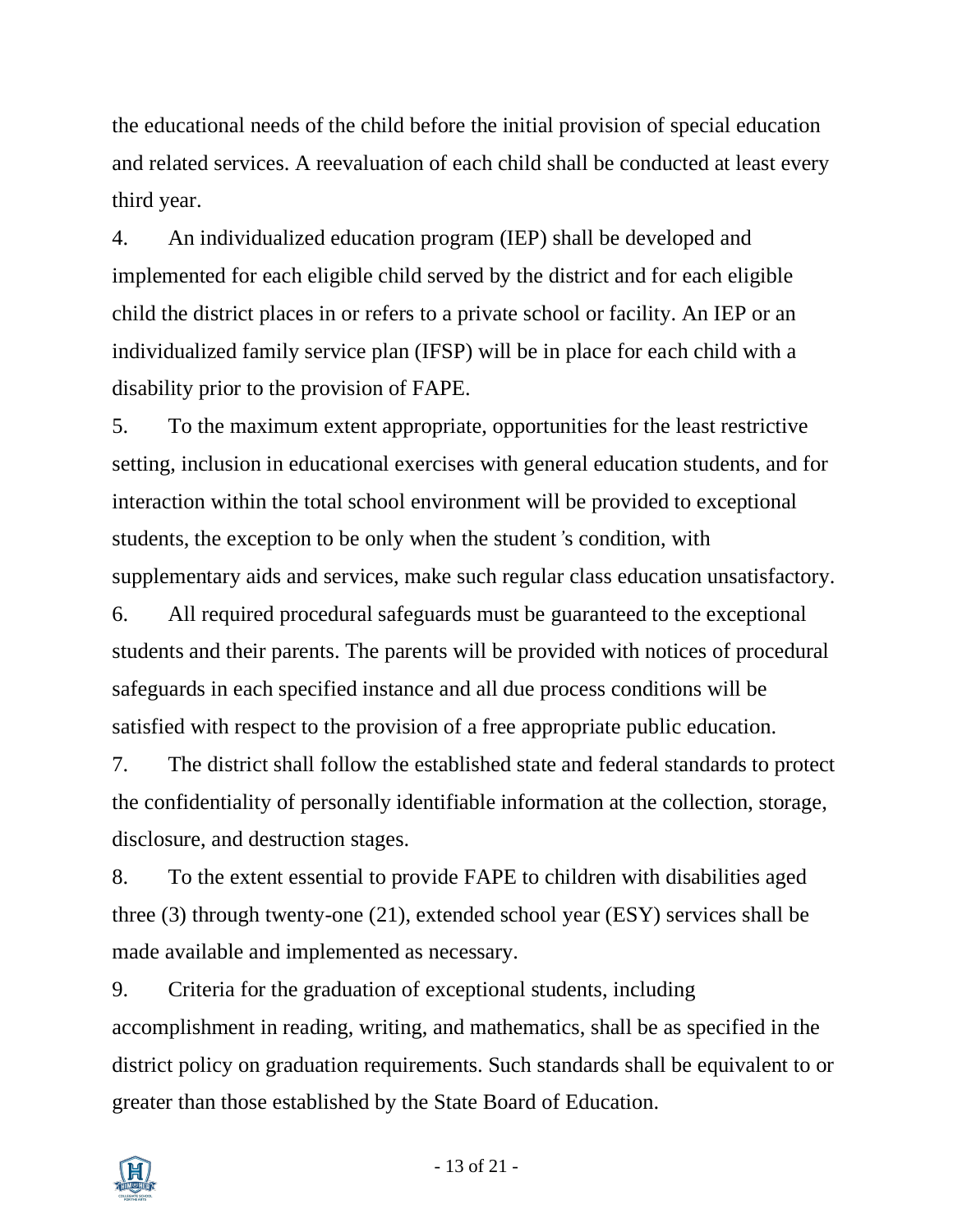10. Not later than March 1 of each year conduct a review of the reasonable and acceptable ratio of students per teacher for each disability category. The applicable ratios shall be specified in a regulation accompanying the district policy on class size.

11. The discipline of exceptional students, and unevaluated students suspected of having a qualifying disability, is to be conducted in such a manner as to comply with FAPE and requirements of the IDEA.

### <span id="page-14-0"></span>**SECTION 504 OF THE REHABILITATION ACT of 1973**

Section 504 prohibits discrimination against persons with disabilities by school districts receiving federal financial assistance. It is the responsibility of the district to identify and evaluate students who, within the intent of Section 504 of the Rehabilitation Act of 1973, need special services or programs in order that such students may receive the required free and appropriate education. [29 U.S.C. § 794 Section 504]. Section 504 ensures a child with a disability has equal access to an education. This means an education that is comparable to the education provided to students without disabilities.

A student who may need special services or programs within the intent of Section 504 is one who:

1. Has a physical or mental impairment that substantially limits one (1) or more major life activities; or

- 2. Has a record of such impairment; or
- 3. Is regarded as having such impairment.

Students may be eligible for services under the provisions of Section 504 even though they do not require services pursuant to the Individuals with Disabilities in Education Act (IDEA). Students who are identified as individuals

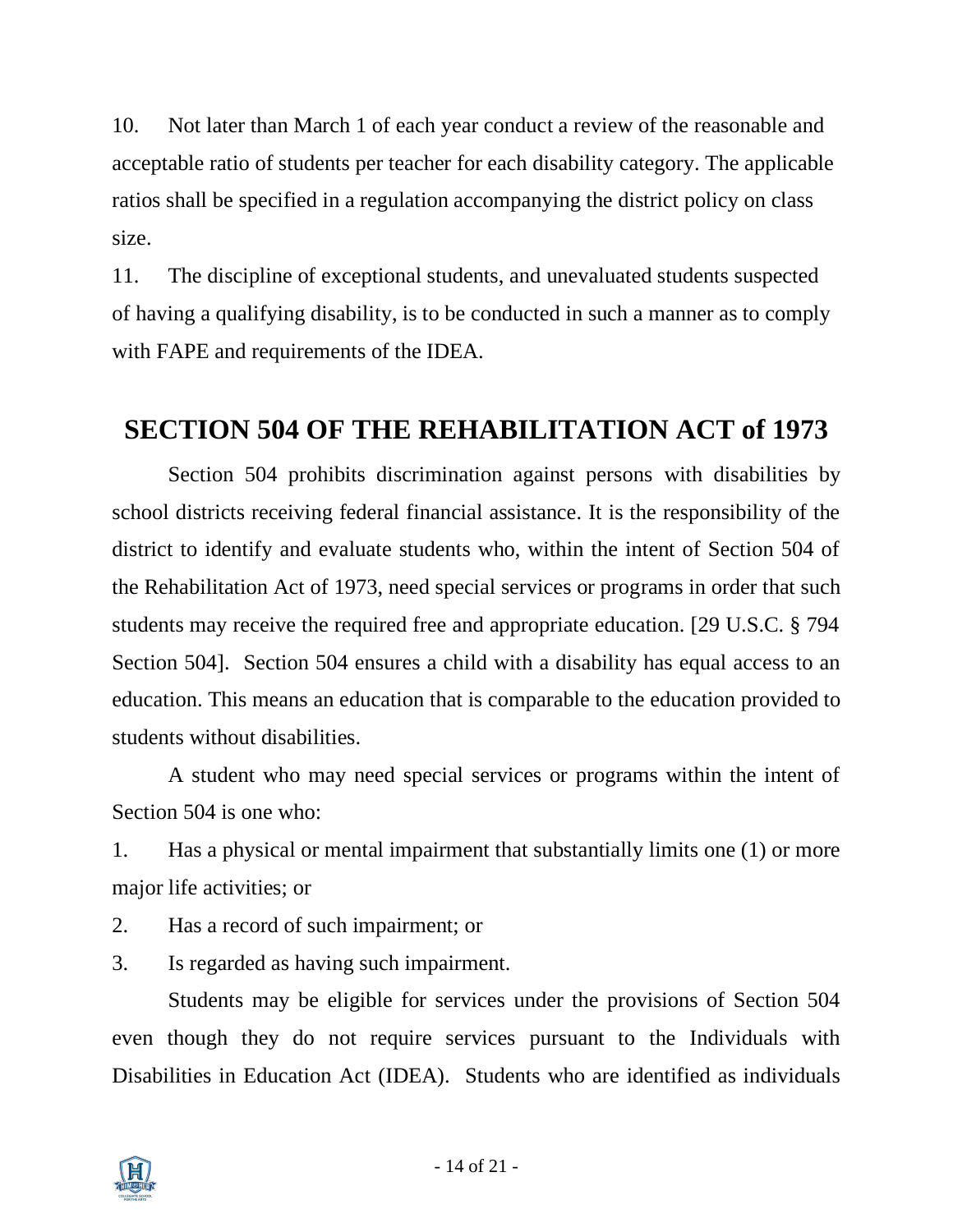with exceptional needs, according to IDEA criteria, are not addressed under this policy. The needs of such students are provided for under state and federal laws and regulations.

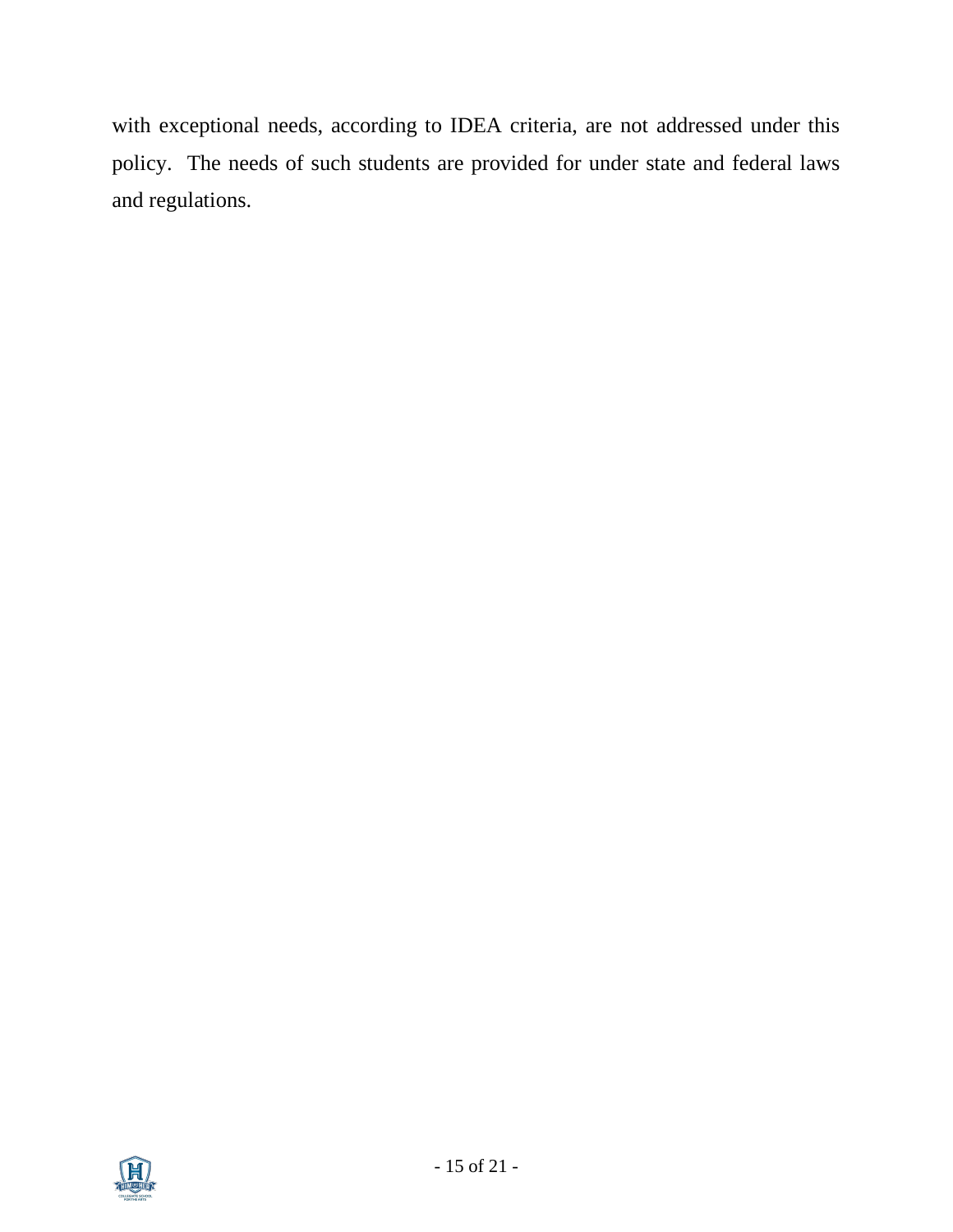# **CELL PHONE GUIDELINES**

<span id="page-16-0"></span>If a student brings a cell/smart phone to school, the phone MUST remain in the student's back pack, turned off, for the entire school day. If a cell/smart phone is heard or seen, the phone will be confiscated immediately. Only the student's parent will be allowed to pick up the confiscated phone at the front office during office hours.

### **LOST AND FOUND**

<span id="page-16-1"></span>All lost and found items will be placed in a box in the main office. All items in the Lost and Found will be discarded at the end of each quarter. Any items left at school two weeks after school ends or a student has withdrawn, will be discarded.

# **MONEY TO SCHOOL**

<span id="page-16-2"></span>When sending money to school, please p*lace* money in a sealed envelope with your child*'*s first and last name, room number, amount of money, and purpose of money written on the outside of the envelope.

# **PERSONAL PROPERTY RESPONSIBILITY**

<span id="page-16-3"></span>All students are responsible for their own belongings. Here are a few suggestions:

1. Label all clothing, footwear and book bags with first and last name.

2. Do not bring more money than what is needed for daily expenses. HBHCSA is not responsible for money and valuables brought to school.

3. Each student is responsible for the care of all school materials provided. Students will be required to pay for lost and/or damaged items.

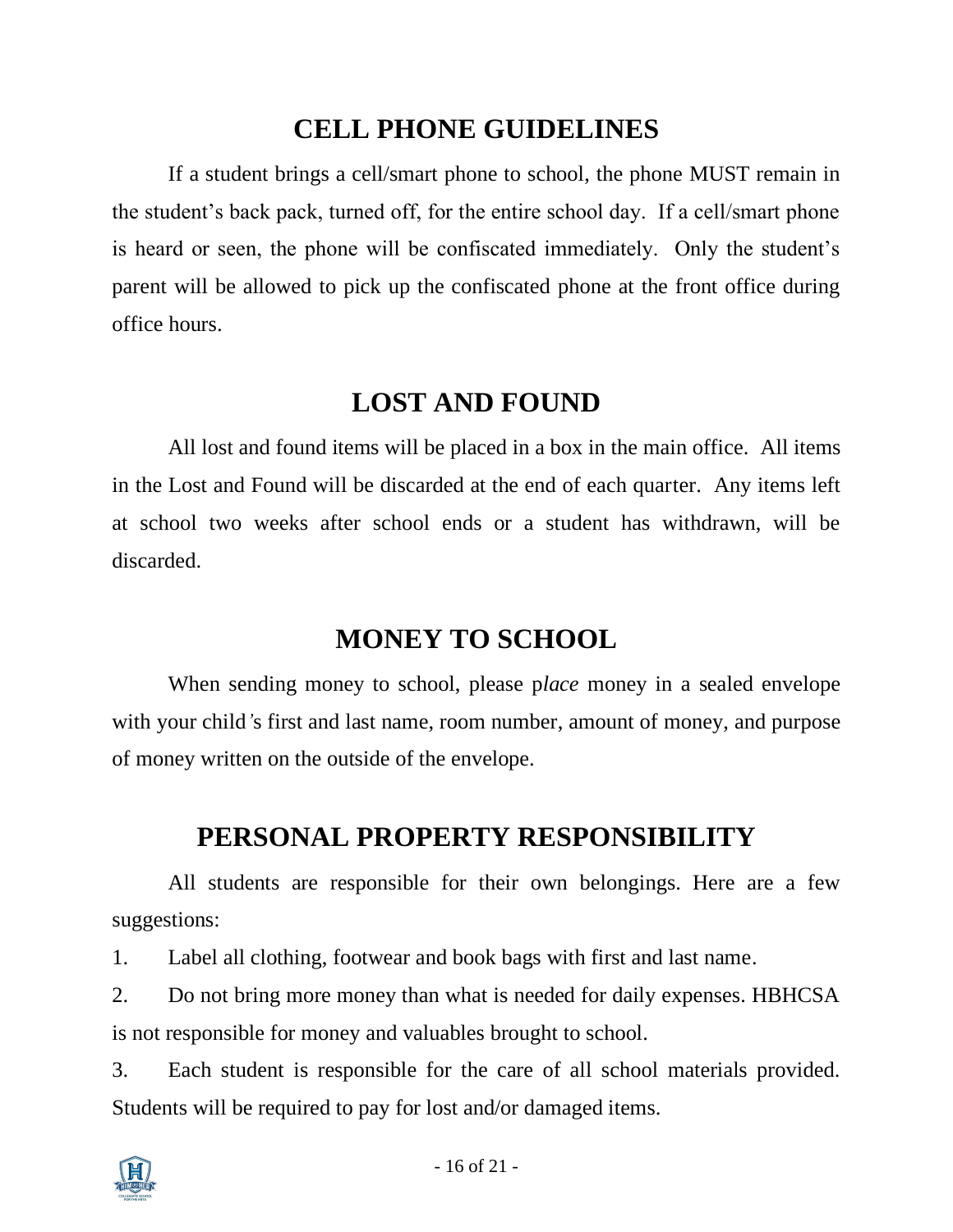4. Gym shoes are required for PE class.

5. Personal items brought to school will be at the student's own risk.

6. Students should not bring non-educational items to school, i.e. toys, electronics.

# **POSITIVE BEHAVIOR PROGRAM**

#### <span id="page-17-0"></span>**Positive Behavior Intervention System**

HBHCSA strives to build a safe and nurturing environment for all students. We believe that building positive relationships is the most effective way to have a positive learning environment for our students. We believe that it is important to celebrate positive behavior. Staff will utilize a positive behavior system called the P.R.I.D.E. Club. The system is designed to promote positive behaviors that students will use for a lifetime. **P.R.I.D.E.** stands for:

**P**ositive Attitude **R**espect **I**ntegrity **D**etermination **E**xcellence

Students are able to earn **P.R.I.D.E. Club** "**Baby Sharks**" bucks throughout the school day and year for demonstrating positive behavior. P.R.I.D.E. club "Baby Sharks" bucks can be exchanged to earn prizes and parties throughout the school year.

# **PROGRESS/REPORT CARD**

<span id="page-17-1"></span>It is essential that parents be regularly and fully informed of their children's progress in school.

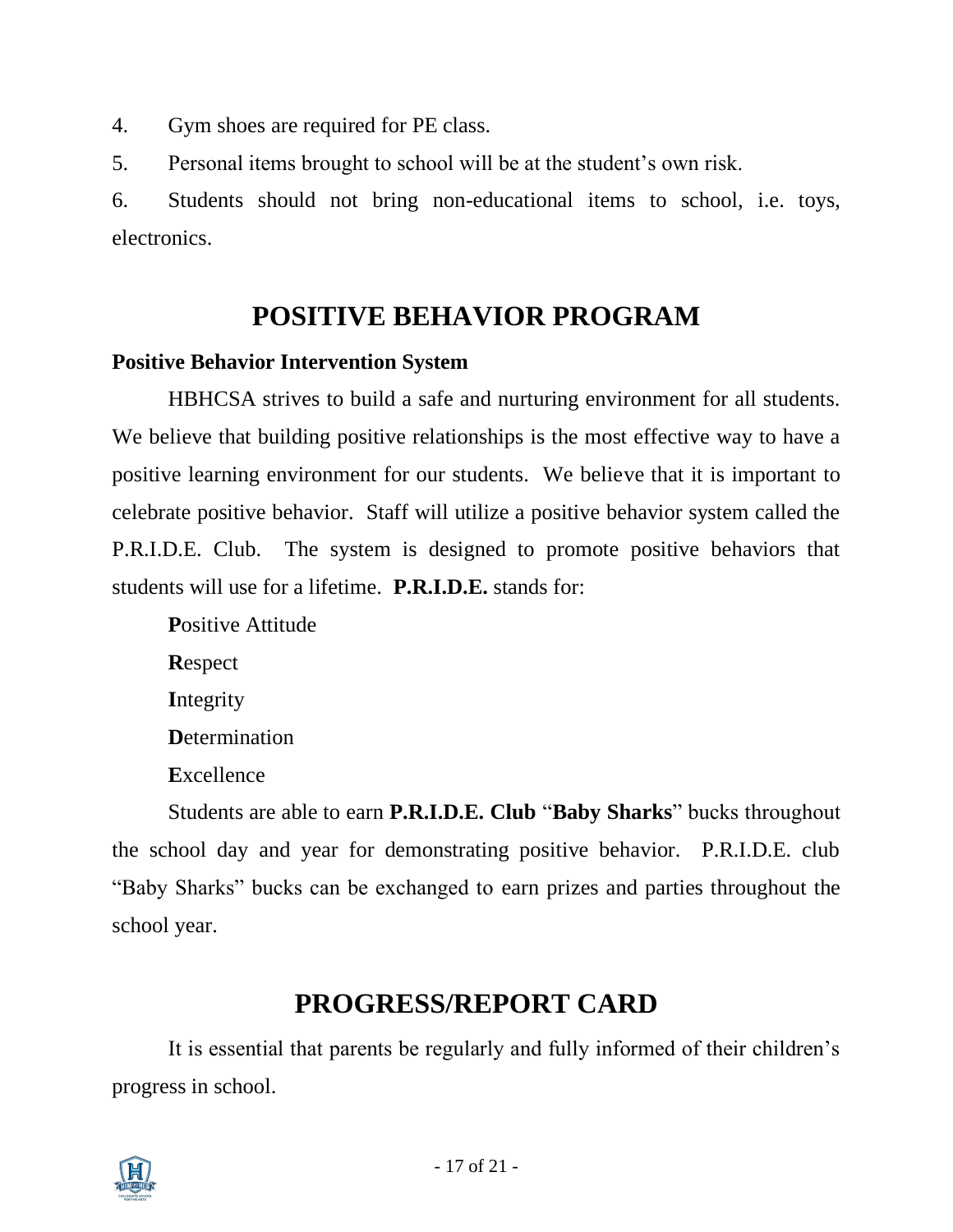The following requirements are established:

- 1. Parents/Guardians Progress Reports every two weeks.
- 2. Mid-Term Reports will be sent home very 4/12 weeks.
- 3. Report Cards will be sent home at the end of each quarter.

4. Parents will be alerted and conferred with as soon as possible when a child's performance or attitude becomes unsatisfactory or shows marked or sudden deterioration.

# **HONOR ROLL**

<span id="page-18-0"></span>Students who maintain a grade point average of 3.5 - 4.0 will be placed on High Honor Roll. Students who maintain a 3.0 - 3.49 average will be placed on the Honor Roll. Any student receiving a D or F in any area will be exempt. Students will be acknowledged quarterly.

# **UNIFORM POLICY**

<span id="page-18-1"></span>HBHCSA wants to make sure that all students are in proper uniform attire every day and ready to learn. We have made some improvements with new vendor relationships and have done everything we can to make sure that all families have the ability to purchase the required uniforms locally and online. If your children are NOT in uniform, they will be sent to the office for you to bring them their clothing.

#### **Students may wear:**

• Navy Blue, Red or White-collared shirts with the HBHCSA logo from an approved vendor.

• Solid khaki or navy blue pants, shorts, skirts, or skorts of uniform style material. Solid khaki jumper style dress over a polo shirt with HBHCSA logo.

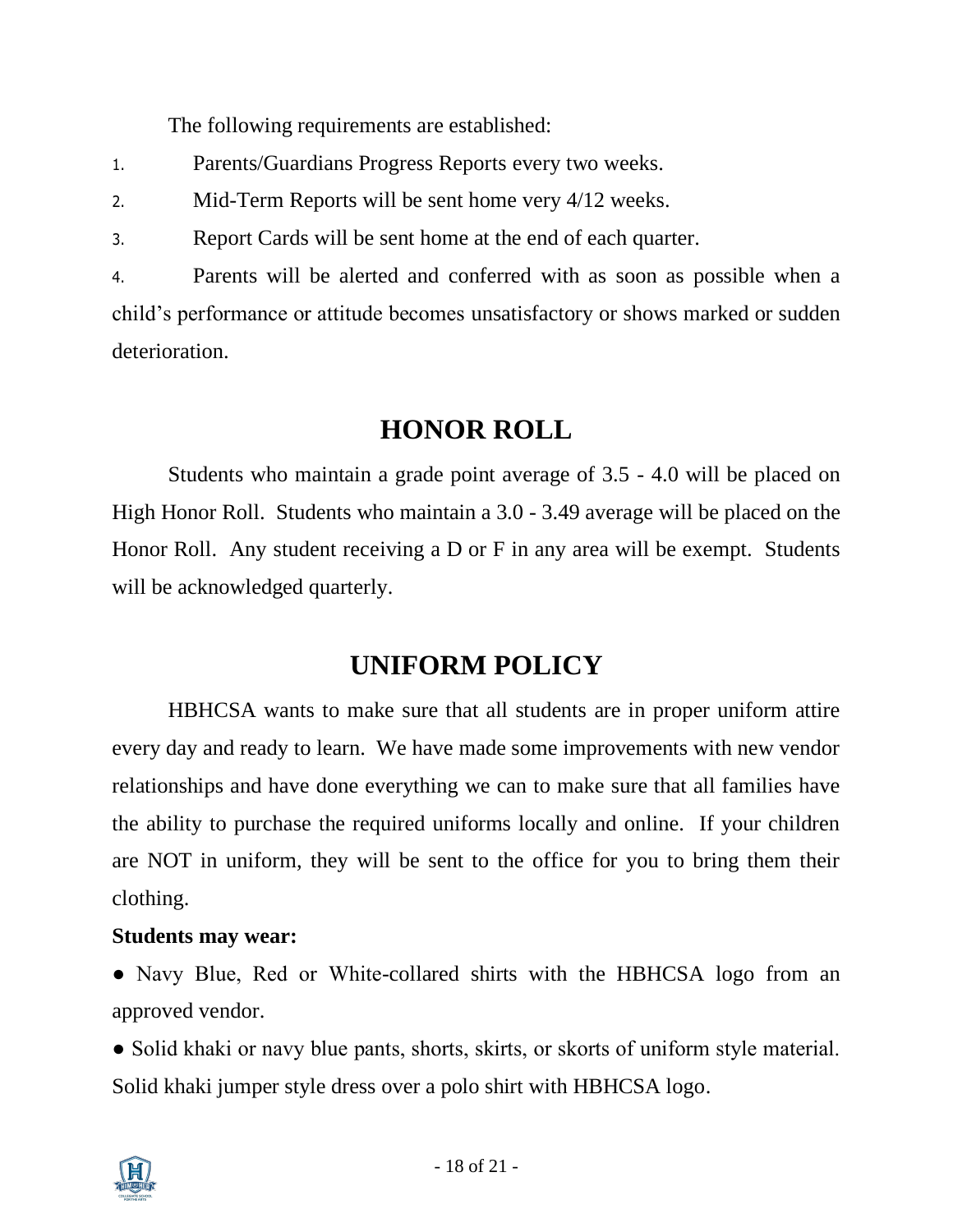• Closed-toe shoes that fully cover the toes and the back of the heel. Tennis shoes/sneakers must be worn on PE days.

• Outerwear and sweaters that are worn indoors must have the logo from an approved vendor.

# **DRESS CODE GUIDELINES**

<span id="page-19-0"></span>• Hats, hoods, or any covering on head must be removed when inside any building unless for religious reasons discussed with the School Leader or designee.

- No bandanas, doo rags, or head scarves
- No hoodies.
- No slides, sandals, heels or crocs.

• Pants and shorts must be secured at the waistline, not sagging and/or revealing anything underneath.

- Clothing must be free of rips and holes.
- Shorts, skirts, skorts, and dresses must be an appropriate length for school.
- Leggings and clothing similar to leggings may be worn only undershorts, skorts, skirts and dresses. Leggings must be solid white or black.

• Shorts, skirts, skorts, and pants must be of uniform style material. No yoga pants, athletic wear, warm-up pants, leggings as pants, sweats, running style shorts, nylon or denim.

● Outerwear and sweaters that are worn indoors must be have the HBHCSA logo.

# **STUDENT RECORDS**

<span id="page-19-1"></span>If your child changes schools during the school year, please be aware that your student's records will be forwarded to the new school when we receive a request from the receiving school.

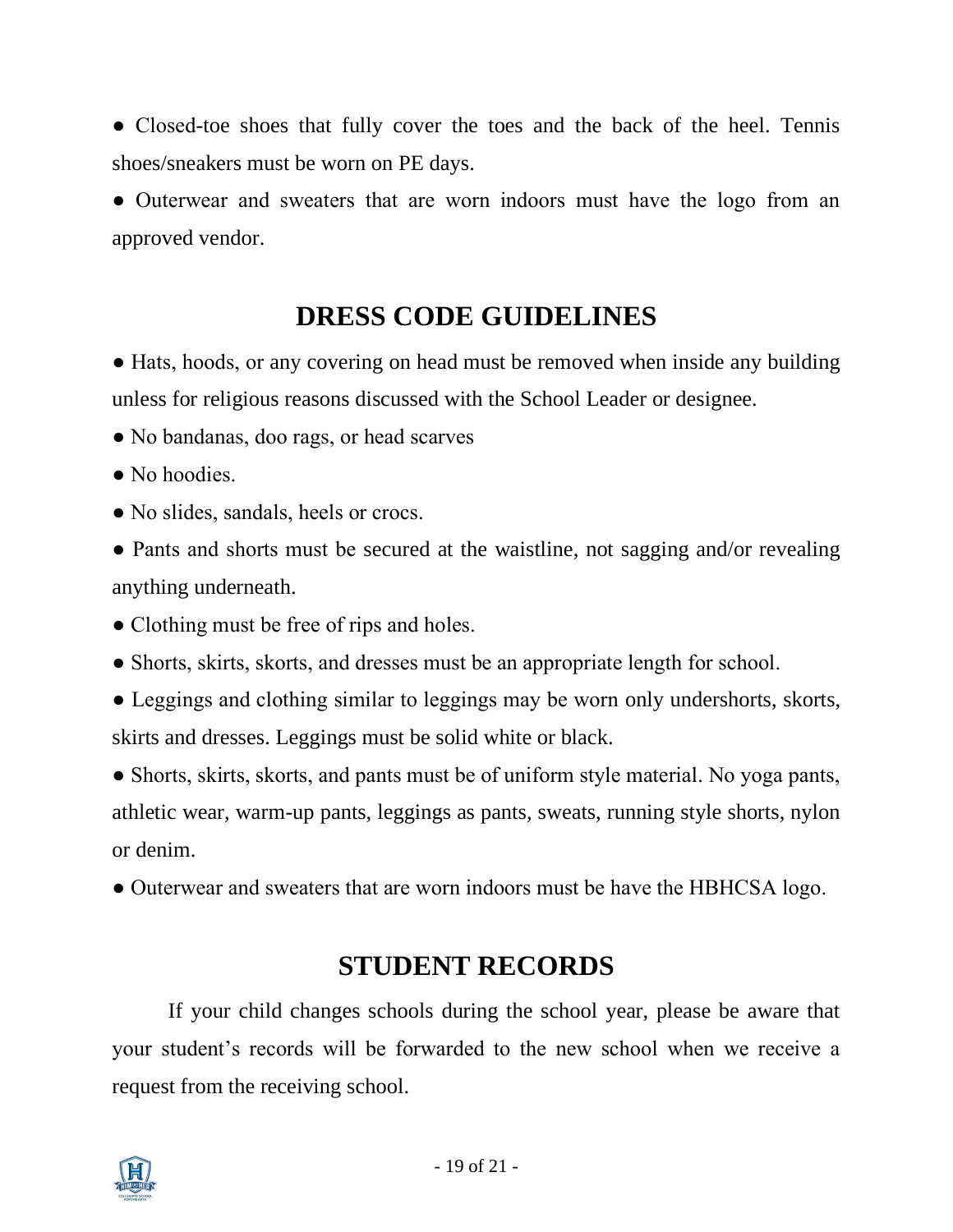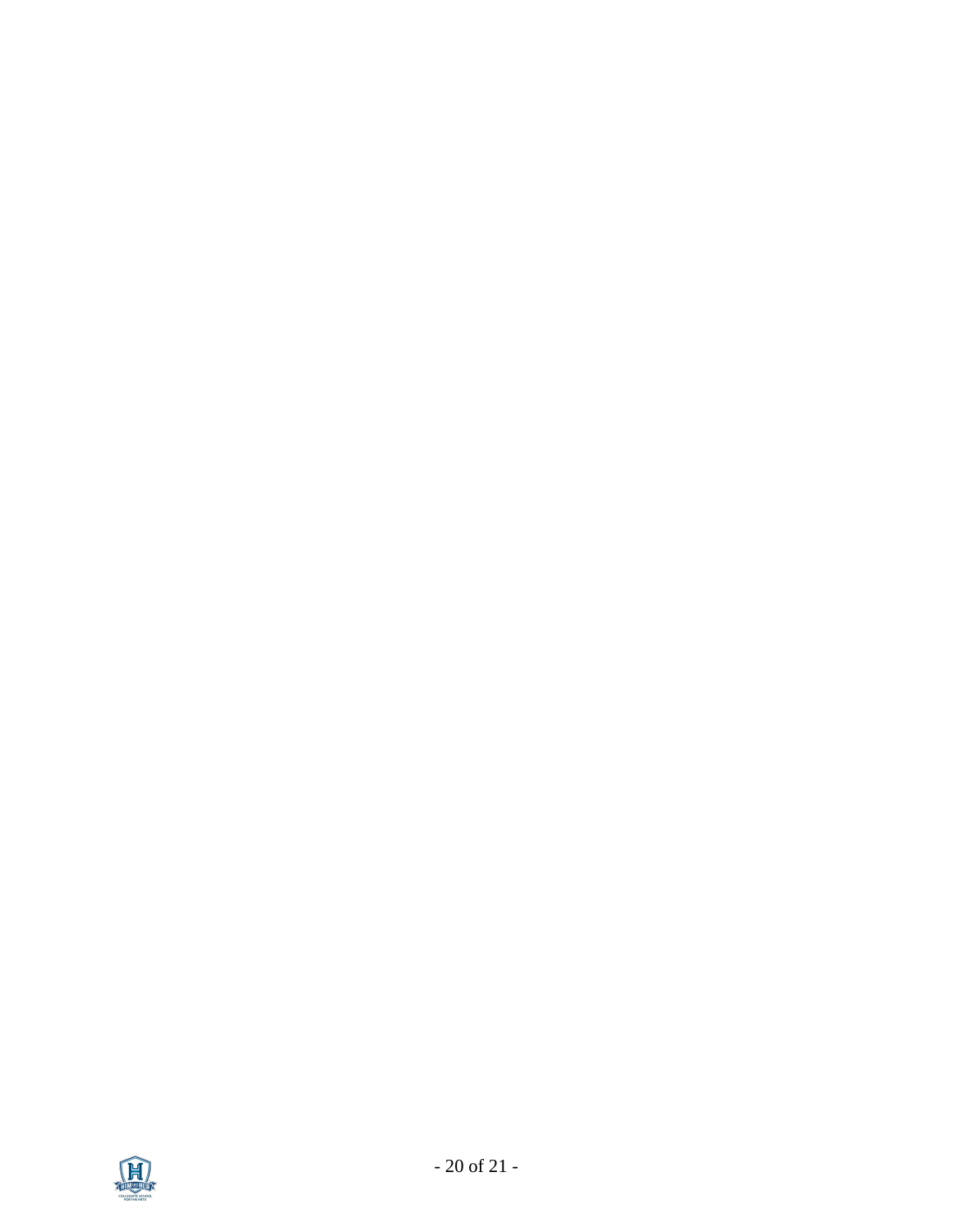# **VISITING THE SCHOOL AND VOLUNTEERING**

<span id="page-21-0"></span>Parents are encouraged to visit the schools. All visitors to the school must report to the school office upon arrival. For those who wish to visit a classroom during the school day, it is preferred that the teacher and the principal be contacted in advance to arrange a day and time for such visit so as to avoid any conflicts with the school schedule.

In visiting a classroom, parents must realize that the teacher's first responsibility is to the class as a whole, and the teacher will be unable to converse at any length with the visitor. If a conference is desired, arrangements will be made by the teacher for an appointment with the parent either before or after school

Parents are encouraged to visit and volunteer as often as possible. The following visiting guideline must be followed:

1. You MUST present a valid picture ID and obtain a visitor's badge to enter our campus.

2. Volunteers may assist teachers or in our office in many ways.

3. Contact the office or your child's teacher if you wish to visit or volunteer.

4. Volunteers are required to complete a volunteer application and background check form. These forms are located in the office.

# **IMPORTANT FORMS**

<span id="page-21-1"></span>Some important forms are found on the following pages.

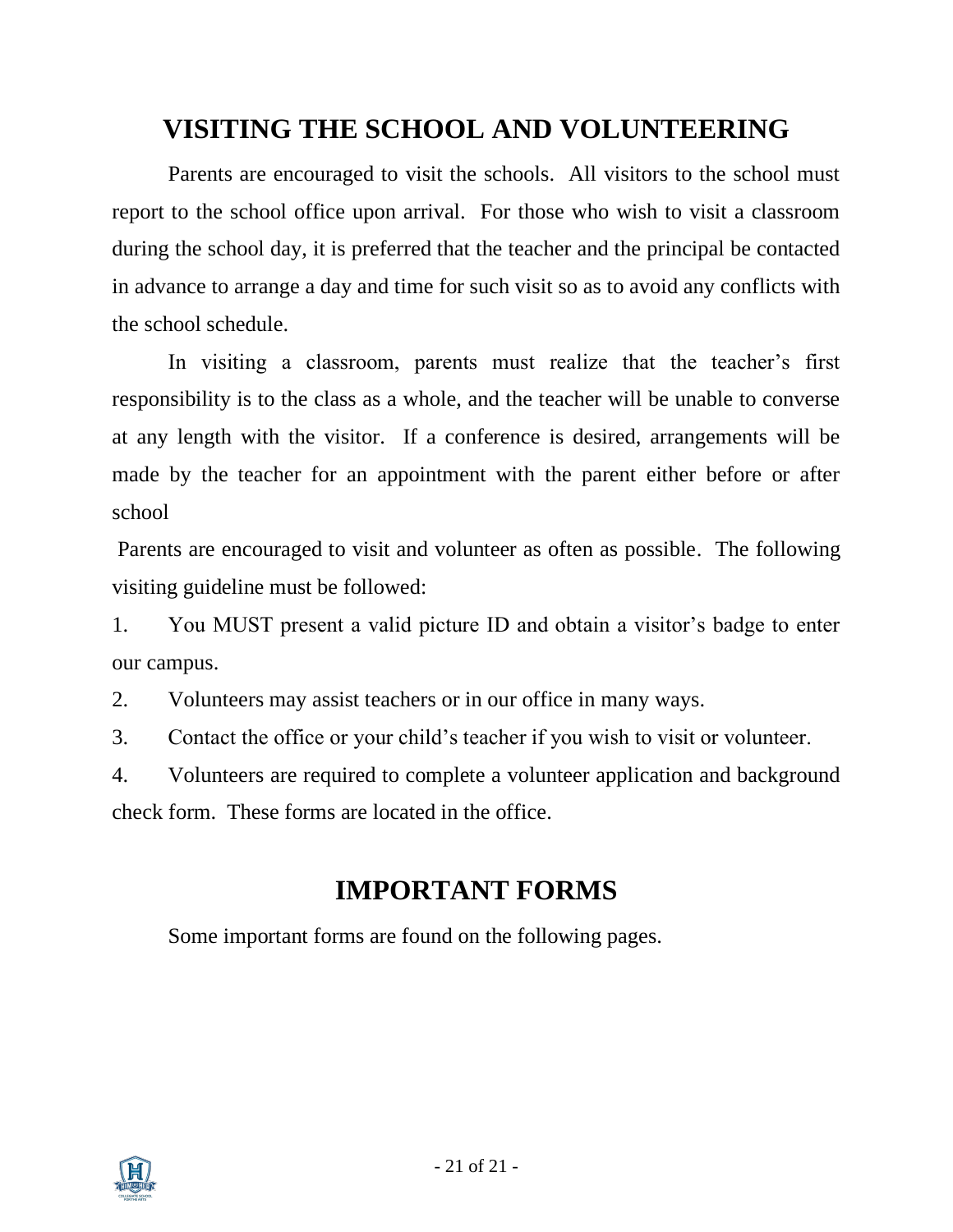#### **Notice to Parents/Guardians Regarding Directory Information**

#### *This form must be returned to each child's school within 10 calendar days.*

Directory information may consist of the student's name, address, telephone number, date and place of birth, photograph, grade level, participation in extracurricular activities, honors and awards received, and names of parents or guardians.

Family Educational Rights and Privacy Act (FERPA) allow schools to disclose directory information without consent to the following parties or under the following conditions:

- 1. Him By Her Collegiate School for the Arts officials with legitimate educational interest;
- 2. Other schools to which a student is transferring;
- 3. Specified officials for audit or evaluation purposes;
- 4. To comply with a judicial order or lawfully issued subpoena;
- 5. Appropriate officials in cases of health and safety emergencies; and
- 6. State and local authorities, within a juvenile justice system, pursuant to specific state law.

#### **You are required to review and initial one of the following statements:**

 **I give permission** to Him By Her Collegiate School for the Arts to release directory information regarding my child for non-commercial purposes. (This includes permission for your child to participate in individual and class photos, appear in the yearbook, promoted through school and district publications for awards, special recognitions, sports and extracurricular activities.)

 **I do not give permission** Him By Her Collegiate School for the Arts to release Directory Information regarding my child. (I understand that my child's photo will not be published in the school yearbook, nor will his/her name or image be used in publications such school newsletters/papers, recognition award announcements or other such events.)

**If the school does not receive this signed notification from you within ten calendar days of receipt of this notice, it will be assumed that your permission is given to release your child's directory information.** Please be assured that your child's safety and welfare are our primary concerns. We will be prudent and cautious in all of our practices regarding this issue.

Name-Parent/Guardian (Printed)

Signature-Parent/Guardian Date by the Second Library of the Second Library of the Date of the Date of the Date of the Date of the United States of the United States of the United States of the United States of the United S